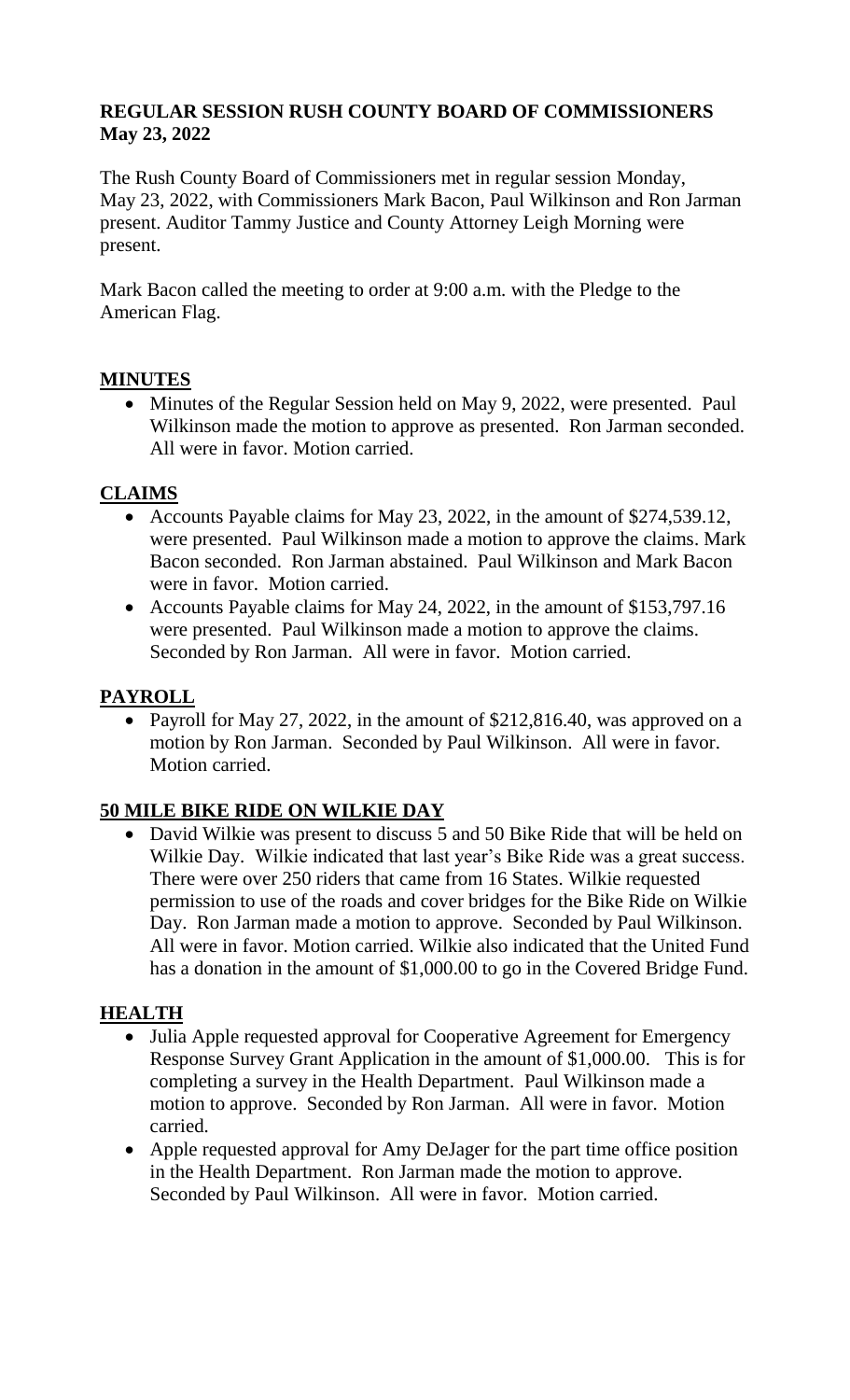# **EMA**

• EMA Director Chuck Kemker requested approval of 2022 State Homeland Security Program Grant Application in the amount of \$32,852.00. This is for a video surveillance upgrade for all existing cameras and install a larger storage unit in the Courthouse. There is no county match. Paul Wilkinson made a motion to approve. Seconded by Ron Jarman. All were in favor. Motion carried.

## **HR**

- HR Director Tony Personett requested approval to hire Nova Tackett for the part time reception position in the Child Support Prosecutor's office starting May 25, 2022. Paul Wilkinson made a motion to approve. Seconded by Ron Jarman. All were in favor. Motion carried.
- Personett requested permission to advertise for Auditor Assistant and Property Records Deeds positions in the Auditor's Office. Paul Wilkinson made a motion to approve to advertise. Seconded by Ron Jarman. All were in favor. Motion carried.
- Personett recommended that we go with Spectrum for the new Stop Loss Company for the county employee health insurance. Ron Jarman made a motion to approve and sign. Seconded by Paul Wilkinson. All were in favor. Motion carried.
- Personett recommended for new hires for the first year an employee after 90 days who works 35 hours a week will have 105 hours of personal time off. The employee after 90 days who works 40 hours a week will have 120 hours of personal time off for the first year. If the employee has remaining personal time off after the first year it would roll over to the second year on the employee's anniversary date as sick time. The second year the employee would start accruing vacation, sick, and personal days. If the employee leaves employment during the first year the employer would pay out the PTO. Discussion was held. Paul Wilkinson made a motion to approve retroactive to January 1, 2022 the option to stay on the original plan or new plan. Seconded by Ron Jarman. All were in favor. Motion carried.
- Personett indicated that on our Employee Handbook on page 27 section 4.3.1 the employees must work the day before and the day after in order to earn compensation for such holidays. However, a paid vacation day or valid sick day will be permissible in this situation. Personett indicated that limits the scope. There were a couple situation that bereavement time was supposed to be taking on that day or comp time could be used. Personett recommends to eliminate that statement in the Handbook. Ron Jarman made a motion to remove part of 4.3.1 on page 27, employees must work the day before and the day after in order to earn compensation for such holidays. However, a paid vacation day or valid sick day will be permissible in this situation. Seconded by Paul Wilkinson. All were in favor. Motion carried.
- Personett discussed flexibility of hours within the offices of the courthouse. Personett recommends to have the office holders/office administrator assigned 70 hours to employees within a two week period as long as the Office in the courthouse remains open from 8:00 a.m. to 4:00 p.m., Monday through Friday. Paul Wilkinson made a motion the Courthouse Hours are Monday through Friday from 8:00 a.m. to 4:00 p.m. The Courthouse employee is required to work 70 hours within two week work period and it is up to the Department Heads to schedule the employee at the Department Head's discretion. Seconded by Ron Jarman. All were in favor. Motion carried.